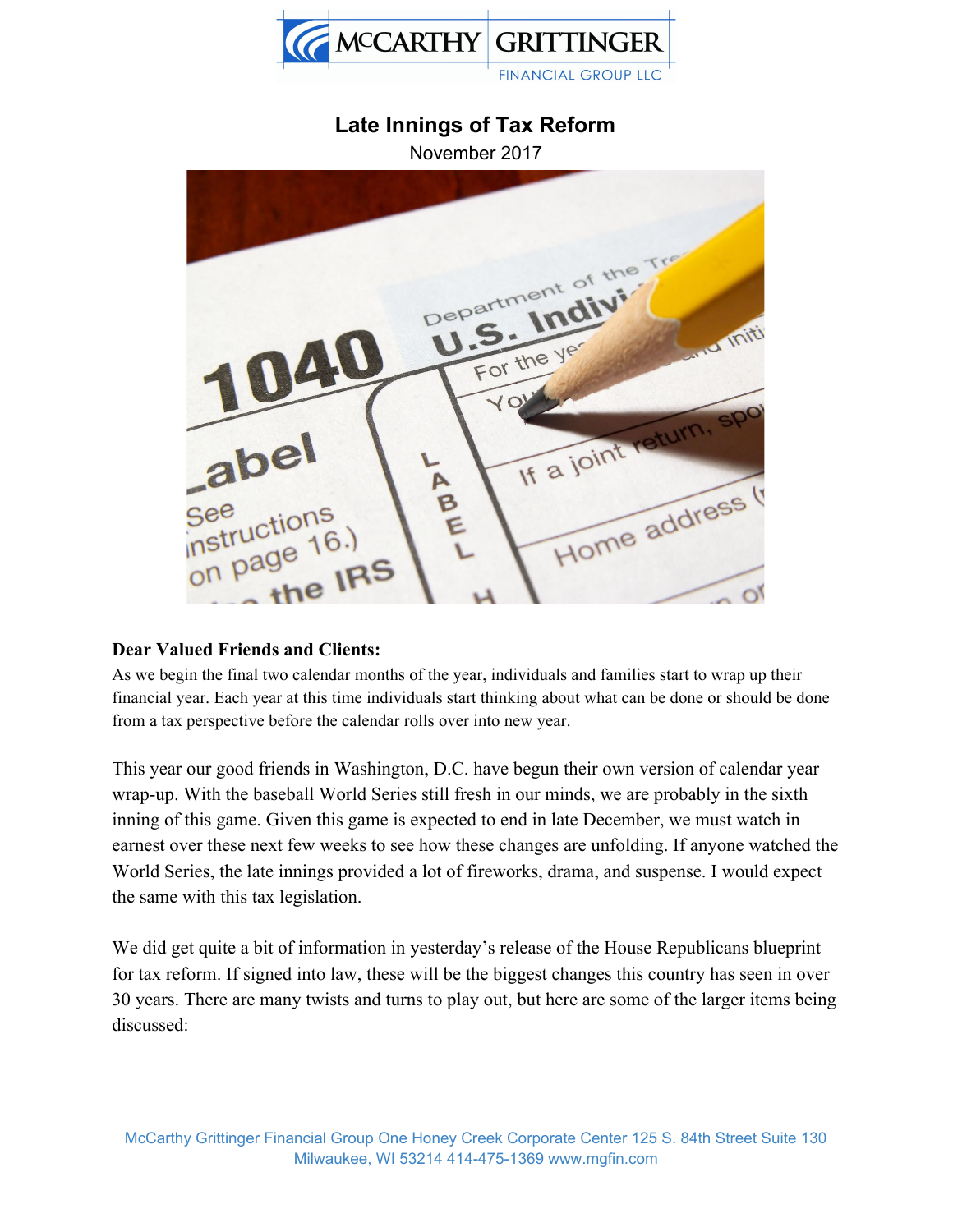

### **Tax Rates** (Fewer Brackets)

| 2017<br><b>Married Filing Jointly</b> | 2018<br><b>Married Filing Jointly</b> | 2017<br><b>Single</b>  | 2018<br><b>Single</b>  |
|---------------------------------------|---------------------------------------|------------------------|------------------------|
| 10\%: Up to \$18,650                  | 12%: Up to \$90,000                   | $10\%$ : \$0-9,325     | 12\%: Up to \$45,000   |
| 15%: \$18,651-75,900                  | 25\%: \$90,001-260,000                | 15%: \$9,326-37,950    | 25\%: \$45,001-200,000 |
| 25%: \$75,901-153,100                 | 35%: \$260,001-1 million              | 25%: \$37,951-91,900   | 35%: \$200,001-500,000 |
| 28%: \$153,101-233,350                | $39.6\%$ : Over \$1 million           | 28\%: \$91,901-191,650 | 39.6%: Over \$500,000  |
| 33%: \$233,351-416,700                |                                       | 33%: \$191,651-416,700 |                        |
| 35%: \$416,701-470,700                |                                       | 35%: \$416,700-418,400 |                        |
| 39.6%: Over \$470,700                 |                                       | 39.6%: Over \$418,400  |                        |

## **Standard Deduction** (Almost Doubling Amounts)

| 2017<br><b>Married Filing</b><br><b>Jointly</b> | 2018<br><b>Married Filing</b><br><b>Jointly</b> | 2017<br><b>Single</b> | 2018<br><b>Single</b> |
|-------------------------------------------------|-------------------------------------------------|-----------------------|-----------------------|
| \$12,700                                        | \$24,000                                        | \$6,350               | \$12,000              |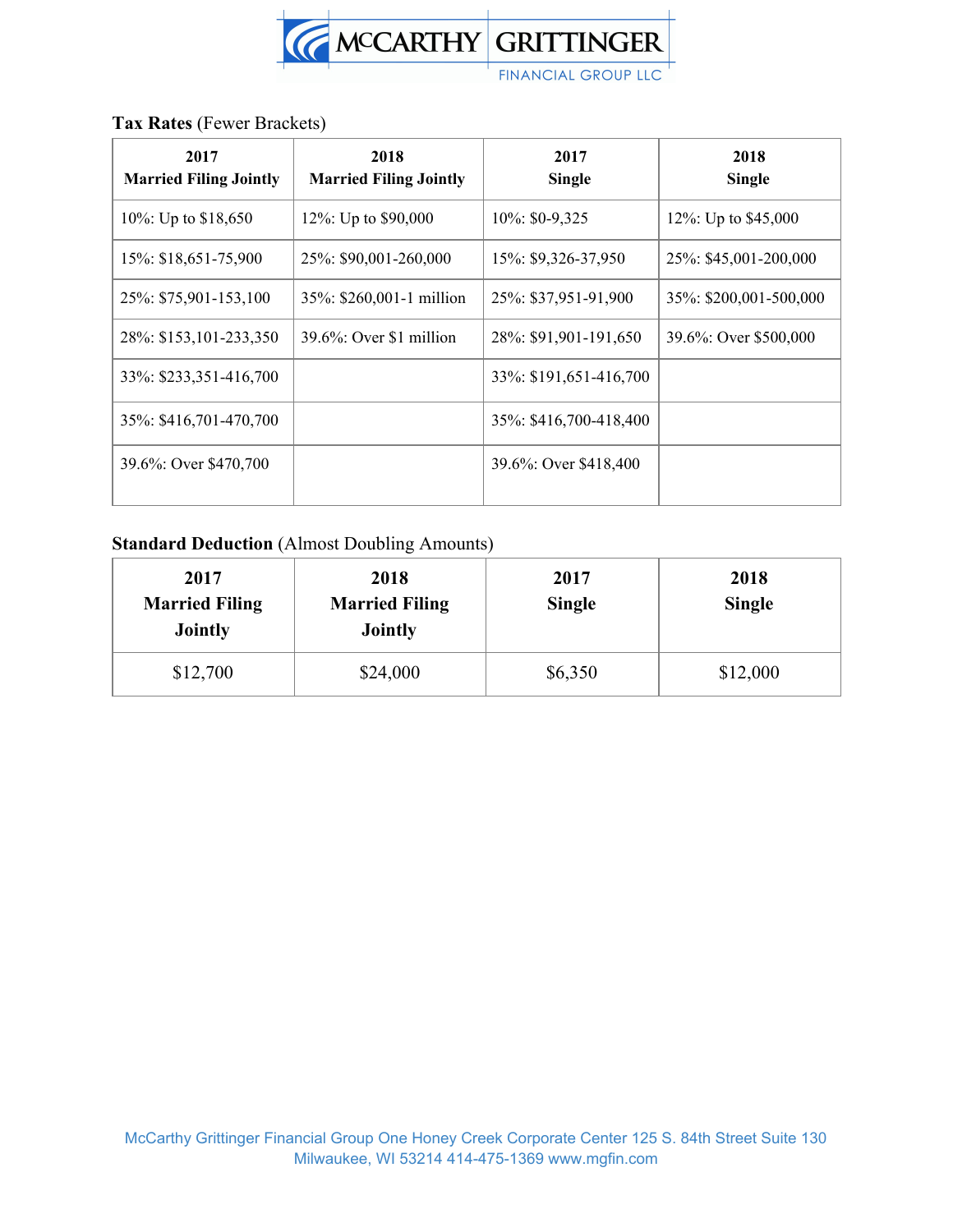

#### **Proposed Individual Income Tax Legislation Changes**

|                                   | 2017                                                                                 | 2018                                                                                                                                                |
|-----------------------------------|--------------------------------------------------------------------------------------|-----------------------------------------------------------------------------------------------------------------------------------------------------|
| Personal exemptions               | \$4,050/dependent                                                                    | none                                                                                                                                                |
| Child credit                      | \$1,000                                                                              | \$1,600                                                                                                                                             |
| <b>Education</b> credit           | Eligible for 4 years                                                                 | 5 year eligibility                                                                                                                                  |
| Mortgage interest                 | Limited to \$1M loan                                                                 | Limited to \$500k loan<br>(home purchased post<br>11/2/2017                                                                                         |
| Real estate taxes                 | No limit                                                                             | Limited to \$10k                                                                                                                                    |
| Medical expenses                  | Above $7.5$ or $10\%$ of AGI                                                         | Not allowed                                                                                                                                         |
| State income taxes                | No limit                                                                             | Not allowed                                                                                                                                         |
| Principal residence<br>sale       | \$500k (\$250k single) gain<br>exclusion if lived there 2 out of 5<br>previous years | \$500k (\$250k single) gain<br>exclusion if lived there 5 out<br>of 8 previous years. Phase<br>out for AGI over \$500k<br>$(\$250k \text{ single})$ |
| Gift tax (index for<br>inflation) | \$5 million exclusion/person                                                         | \$10 million<br>exclusion/person                                                                                                                    |
| Estate tax                        | \$5 million exclusion/person                                                         | Post-2023 tax is repealed                                                                                                                           |
| Alternative minimum<br>tax        | In effect                                                                            | Repealed<br>(No amounts)                                                                                                                            |

As we enter these late innings of tax reform, the pressure will increase for legislators to act. Special interest groups, lobbyists, and taxpayers will certainly voice their concerns over specific legislation.

Given the laws are projected to be changed for the 2018 calendar year, taxpayers should be diligent in watching this legislation over the next month. We will certainly be keeping a close eye on the unfolding events. Experience would say that Congress is going to wait as long as possible to finalize this new legislation. We do not expect anything final until the end of December.